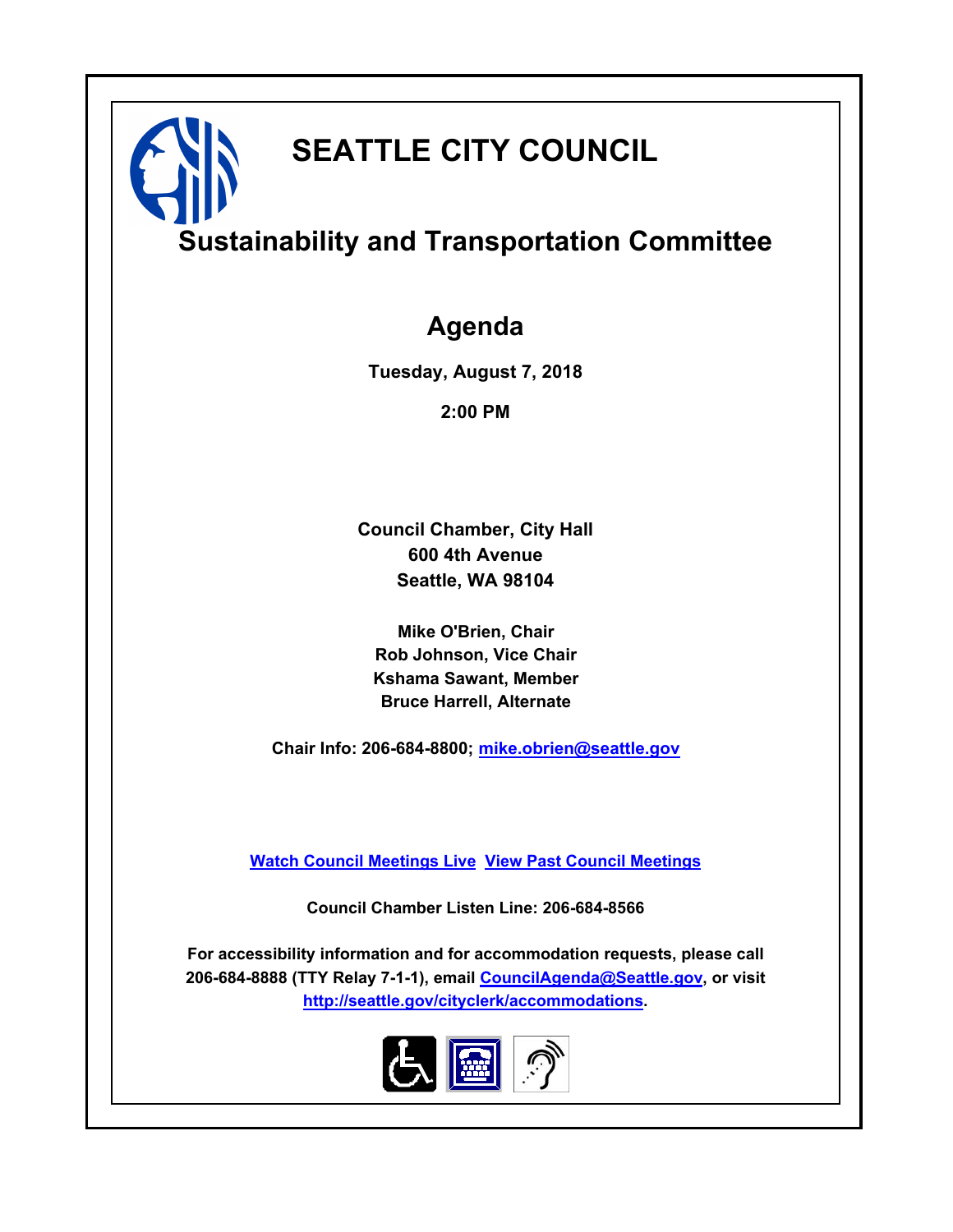# **SEATTLE CITY COUNCIL Sustainability and Transportation Committee Agenda August 7, 2018 - 2:00 PM**

# **Meeting Location:**

Council Chamber, City Hall, 600 4th Avenue, Seattle, WA 98104

## **Committee Website:**

http://www.seattle.gov/council/committees/transportation

This meeting also constitutes a meeting of the Full Council, provided that the meeting shall be conducted as a committee meeting under the Council Rules and Procedures, and Council action shall be limited to committee business.

*Please Note: Times listed are estimated*

- **A. Call To Order**
- **B. Chair's Report**

*(5 minutes)*

**C. Public Comment**

*(8 minutes)*

#### **D. Items of Business**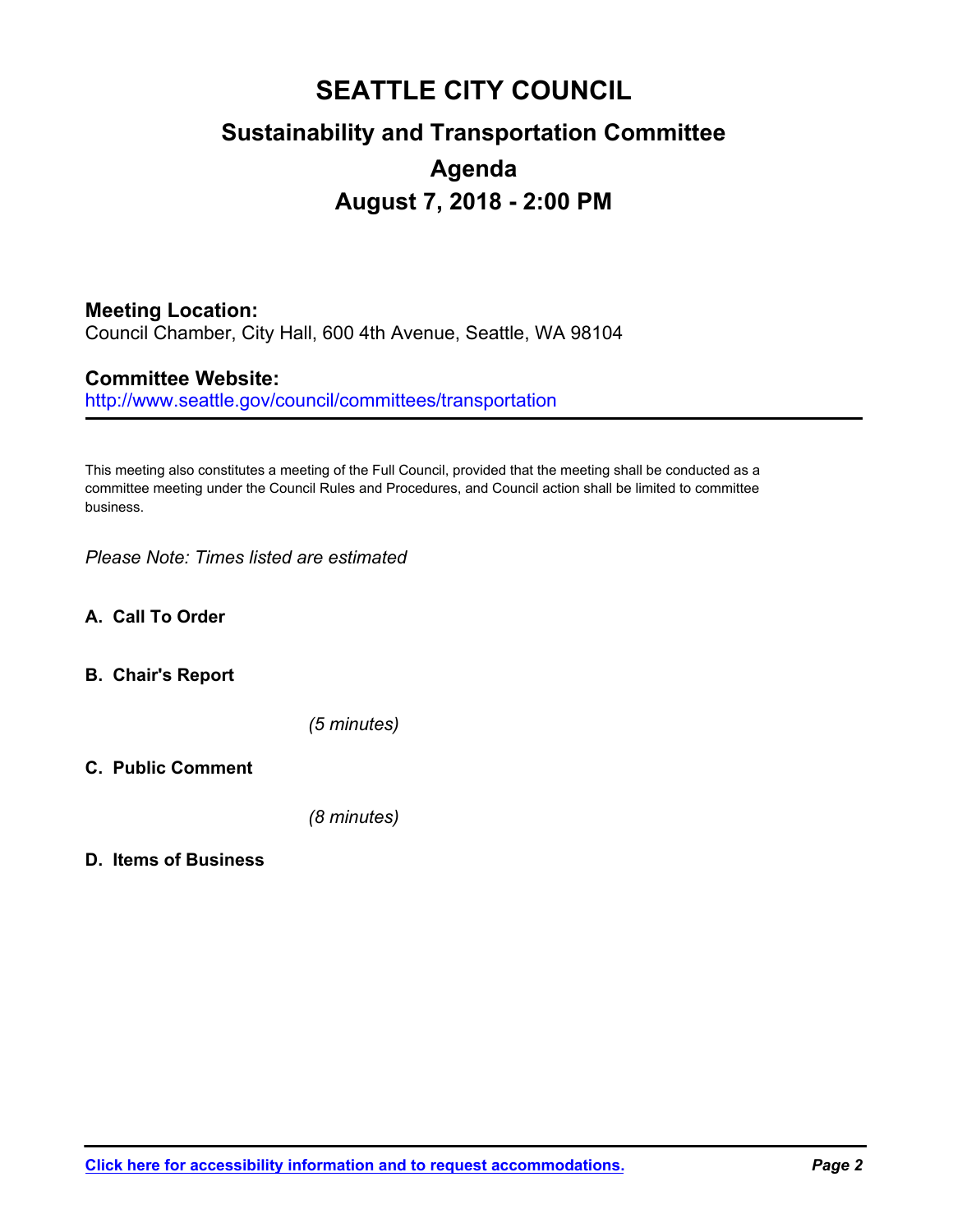#### **1. Levy to Move Seattle Work Plan Assessment Update**

#### *Supporting*

**Documents:** Response to SLI 62-1-A-1: Implementation of Move Seattle BRT **Corridors** [Attachments to SLI Response 62-1-A-1](http://seattle.legistar.com/gateway.aspx?M=F&ID=6227ca69-ae01-44a9-940b-5e5d9dd60f31.pdf) [Memo Response to SLI 59-1-A-1: Requested Report on Bridge](http://seattle.legistar.com/gateway.aspx?M=F&ID=c15fd6f3-5c27-452b-bcd1-377995ca3c71.pdf)  Safety Analysis Study [Bridge Safety Analysis Report \(SLI 59-1-A-1\)](http://seattle.legistar.com/gateway.aspx?M=F&ID=4a86a1fb-144e-4a1d-b609-e2d914473f1b.pdf) **[Presentation](http://seattle.legistar.com/gateway.aspx?M=F&ID=2072a348-0a63-49bd-a888-3baebc7d5f03.pdf)** 

**Briefing and Discussion** (40 minutes)

**Presenters:** Darby Watson, Lorelei Williams, Elliot Helmbrecht, Seattle Department of Transportation (SDOT); Betty Spieth, Levy to Move Seattle Oversight Committee; Calvin Chow, Central Staff

#### **A RESOLUTION related to the Move Seattle Levy; establishing principles for developing a revised workplan for Move Seattle Levy projects to ensure transparency, accountability, and thoughtful community outreach. 2.** [Res 31830](http://seattle.legistar.com/gateway.aspx?m=l&id=/matter.aspx?key=7406)

## *Supporting*

**Documents:** [Summary and Fiscal Note](http://seattle.legistar.com/gateway.aspx?M=F&ID=1cea86ff-fccc-4f25-b089-f0024f3af09e.docx)

**Briefing, Discussion, and Possible Vote** (10 minutes)

**Presenters:** Susie Levy, Office of Councilmember Mike O'Brien; Calvin Chow, Central Staff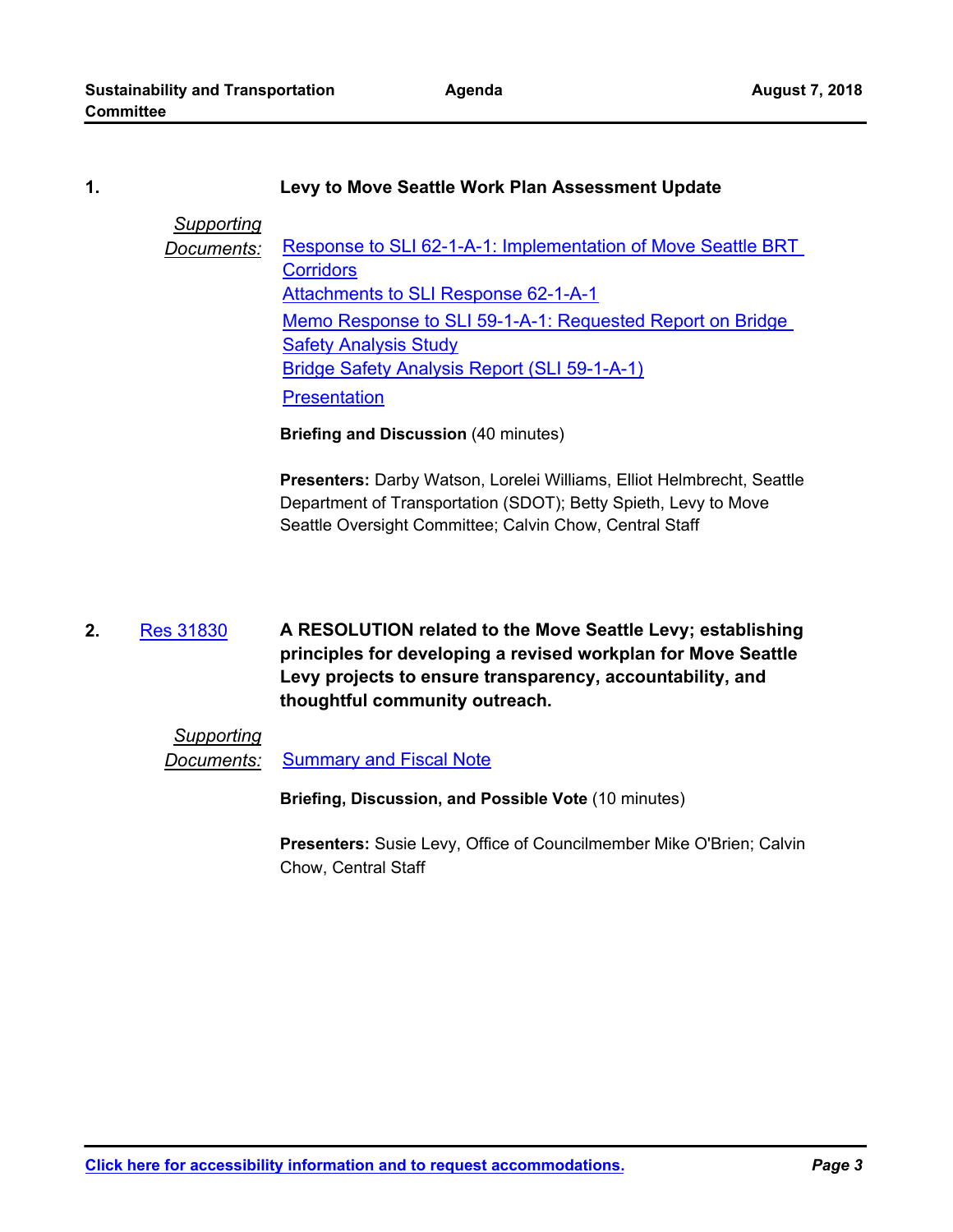**AN ORDINANCE relating to employment in Seattle; requiring certain employers to offer employees the opportunity to use pre-tax earnings to purchase commuter benefits, other than parking, in accordance with federal law; adding a new Chapter 14.30 to the Seattle Municipal Code (SMC); and amending Sections 3.15.000 and 6.208.020 of the SMC. 3.** [CB 119329](http://seattle.legistar.com/gateway.aspx?m=l&id=/matter.aspx?key=7413)

# *Supporting*

```
Documents:Summary and Fiscal Note
Presentation
```
**Briefing and Discussion** (30 minutes)

**Presenters:** Sarah Spicer, SDOT; Jesse Rawlins, Office of Councilmember Mike O'Brien; Calvin Chow, Central Staff; Karina Bull and Jenee Jahn, Office of Labor Standards (OLS)

**AN ORDINANCE vacating a subterranean portion of East Howe Street between Eastlake Avenue East and Fairview Avenue East, on the petition of Bender Development, LP, and Bender Equities, Inc. (Clerk File 313430). 4.** [CB 119326](http://seattle.legistar.com/gateway.aspx?m=l&id=/matter.aspx?key=7243)

*Attachments:* [Ex 1 - Property Use and Development Agreement](http://seattle.legistar.com/gateway.aspx?M=F&ID=1779c07a-a53d-4681-8c5a-01548b059368.pdf)

*Supporting*

**Documents:** [Summary and Fiscal Note](http://seattle.legistar.com/gateway.aspx?M=F&ID=78537342-e134-4d7d-9ebd-7b59e1dc5905.docx)

[Summary Att A - E. Howe Street Subterranean Vacation Area Map](http://seattle.legistar.com/gateway.aspx?M=F&ID=4c7348ef-a462-4fac-85ff-86e96651feda.pdf) **[Presentation](http://seattle.legistar.com/gateway.aspx?M=F&ID=39eef5f4-10d9-4641-a985-f6b77021b225.pdf)** 

**Briefing, Discussion, and Possible Vote** (10 minutes)

**Presenters:** Beverly Barnett, SDOT; Dawn Bushnaq, Bushnaq Studio Architecture & Design